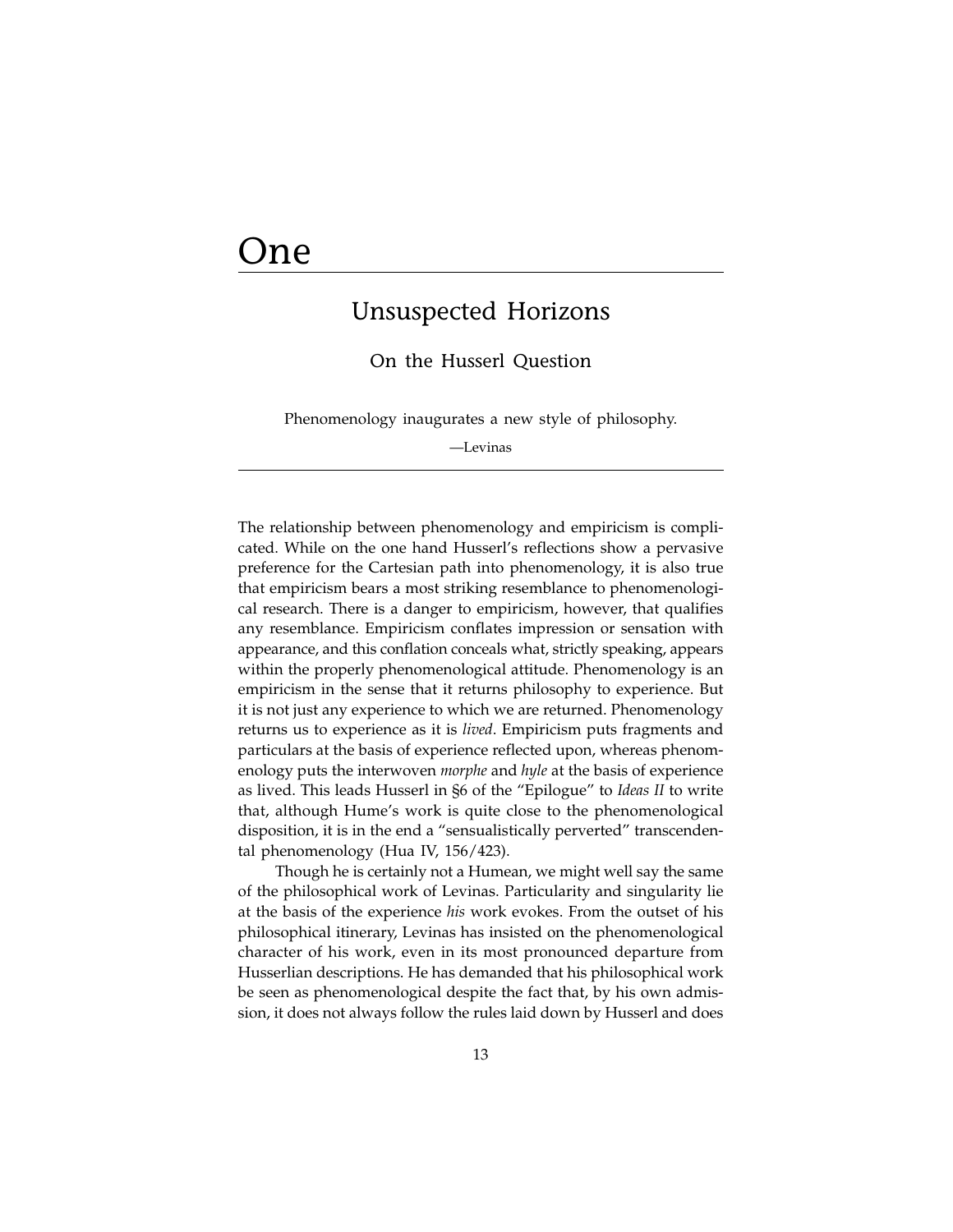not share Husserl's "obsession" with representation and theory. The fact that Levinas will come to characterize his own position as a phenomenology of the noumenal (cf., LC, 43/21) clearly distinguishes the aim of his work from that of Husserl, who sought the *logos* of the phenomenal. Levinas will always emphasize his distance from the Husserlian program, but will exceed it only by way of the horizons Husserl's labors open up. This exceeding is phenomenology itself. This exceeding takes its point of departure within the myriad horizons of a phenomenological empiricism. Much of the task of the present work is to document the meaning of this departure and how it is rooted squarely within a set of distinctly Husserlian problematics.

In what sense can Levinas's work be called phenomenological? And, indeed, how can a work that is so critical of the primacy of identity and theory be aligned with Husserl, whose work is nothing if not the rigorous pursuit of the Eidos? If Levinas's work is a sensualistic perversion of the transcendental, then in what sense can it still be a phenomenology? If phenomenology inaugurates a new style of philosophy, as Levinas will say in 1959, then it must also be said that Levinas inaugurates a new style of phenomenology. This new style is not brought about through the wedding of the transcendental with another set of privileges, the arguments of numerous commentators notwithstanding, but rather only through the explosion of the horizons of phenomenology from within phenomenology itself. Levinas puts phenomenology in tension with itself and develops his own position out of this tension. So the centrality of phenomenology for Levinas's work must be emphasized. This emphasis has its locus in Levinas's reworking of Husserlian horizons, which the present work documents. The enigma of sensibility produces what may be called a sensualistically perverted transcendental phenomenology. The decisive nuance here is that this perversion is authorized by the very phenomenology it perverts. This authorization has manifold features, all of which will come to mark the phases of Levinas's constantly renewed debate with Husserl.

To establish the basic parameters of this new style of phenomenology, we first need to ask what general thematic concerns unite Levinas with Husserl. We must ask what makes Levinas's work eminently phenomenological. To begin with, it is noteworthy that both thinkers demand the intertwining of the question of sense with relationality or intentionality and subjectivity. As early as his "Sur les *Ideen* de E. Husserl," Levinas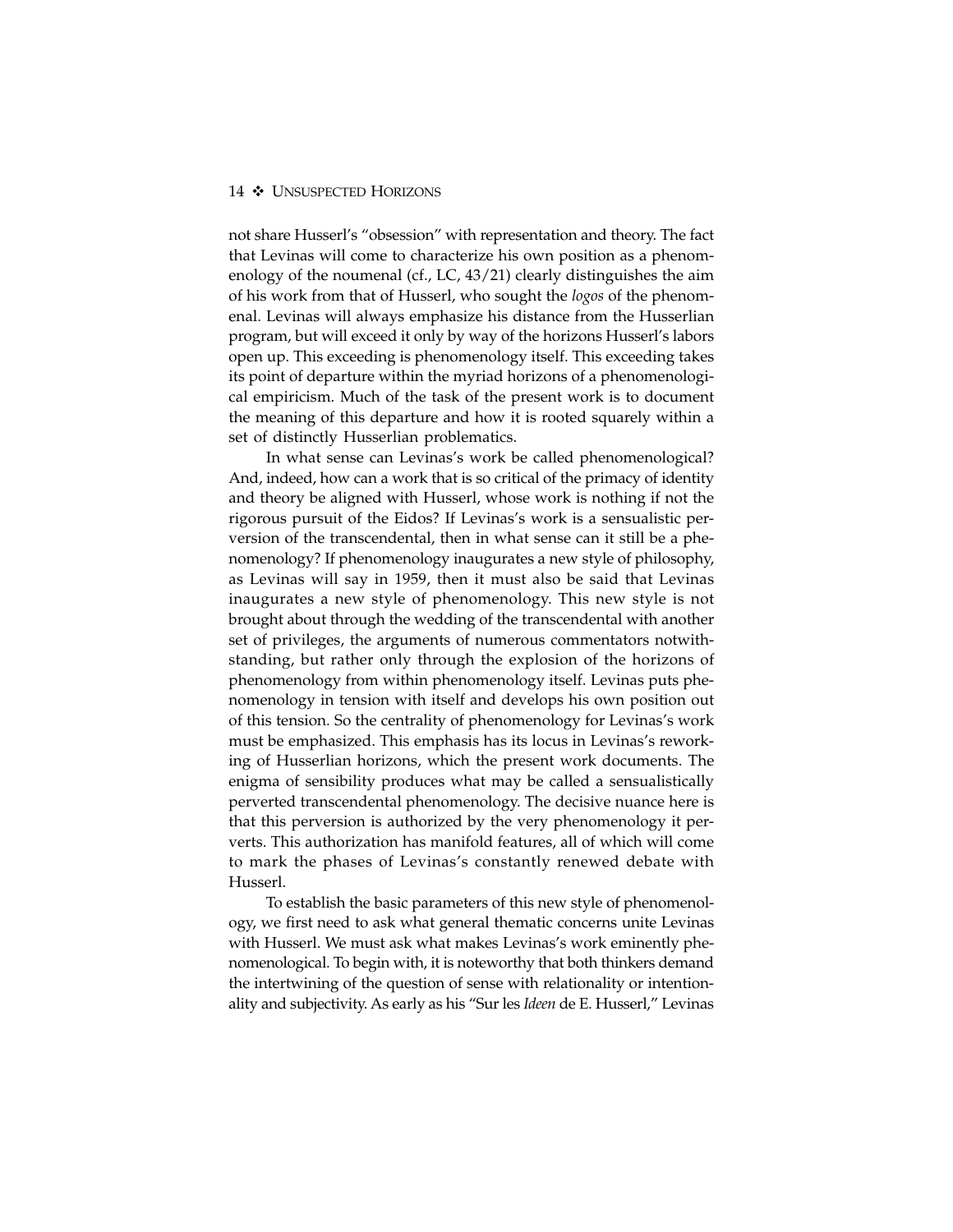will underscore the basic feature of intentionality: Concretely, the question of intentionality insists on the primacy of relation, where we understand this relationality to be *constitutive of the very meaning of subjectivity* (SLI, 62). Further, to ask what it means to be a subject is already to implicate the problem of sense with intentionality. Intentionality, the relationality constitutive of subjectivity, is "secured" or "grounded," in the end, in the logic of sense-bestowal. Thus, the problem of the directional flow of sense, where it comes from and how it is generated (which answers the question of the relational structure of primordial subjectivity), will be what occupies much of our attention in the following study. The problem of sense-bestowal emerges from the concretion of phenomenology's transcendental project. In this regard, Levinas and Husserl are bound to the phenomenological demand to return to the concrete, as well as the necessity of establishing the transcendental character of what is rendered as concrete in explicating the structure of lived-experience. In spite of the fact that Levinas's language of alterity will contest the letter of Husserl's work at virtually every moment, the two share a common logic and spirit: the return to sense-bestowal and the primacy of relation. This is the logic that constitutes any genuinely radical philosophy. As we shall see, Levinas's work enacts a reversal of the Husserlian position, but (perhaps paradoxically) this does not amount to a repudiation of the strategies of phenomenology. To the contrary, Levinas will show us both how this reversal is necessitated by the methods and matters of phenomenology itself and how only the structures of sense-bestowal can render the reversal adequately. Thus, we will have to show exactly how this reversal is demanded and how Levinas's inverting of the Husserlian world is only accomplished from within the horizons of phenomenology as a radical philosophy.

Levinas's work is for the most part critical of Husserl's phenomenology. This fact is evident upon even the most cursory glance at Levinas's writings. But the fact that his critique of Husserlian phenomenology is still necessarily phenomenological opens the general question of the function of critique. To put it simply, given the pursuit of the enigmatic that characterizes Levinas's lifelong work, there are legitimate rhetorical reasons for considering Levinas's relation to phenomenology as primarily, and for the most part, critical. Indeed, Levinas will often portray Husserl's phenomenology as a foil to his own researches. What in Husserl's thought is a dominating preoccupation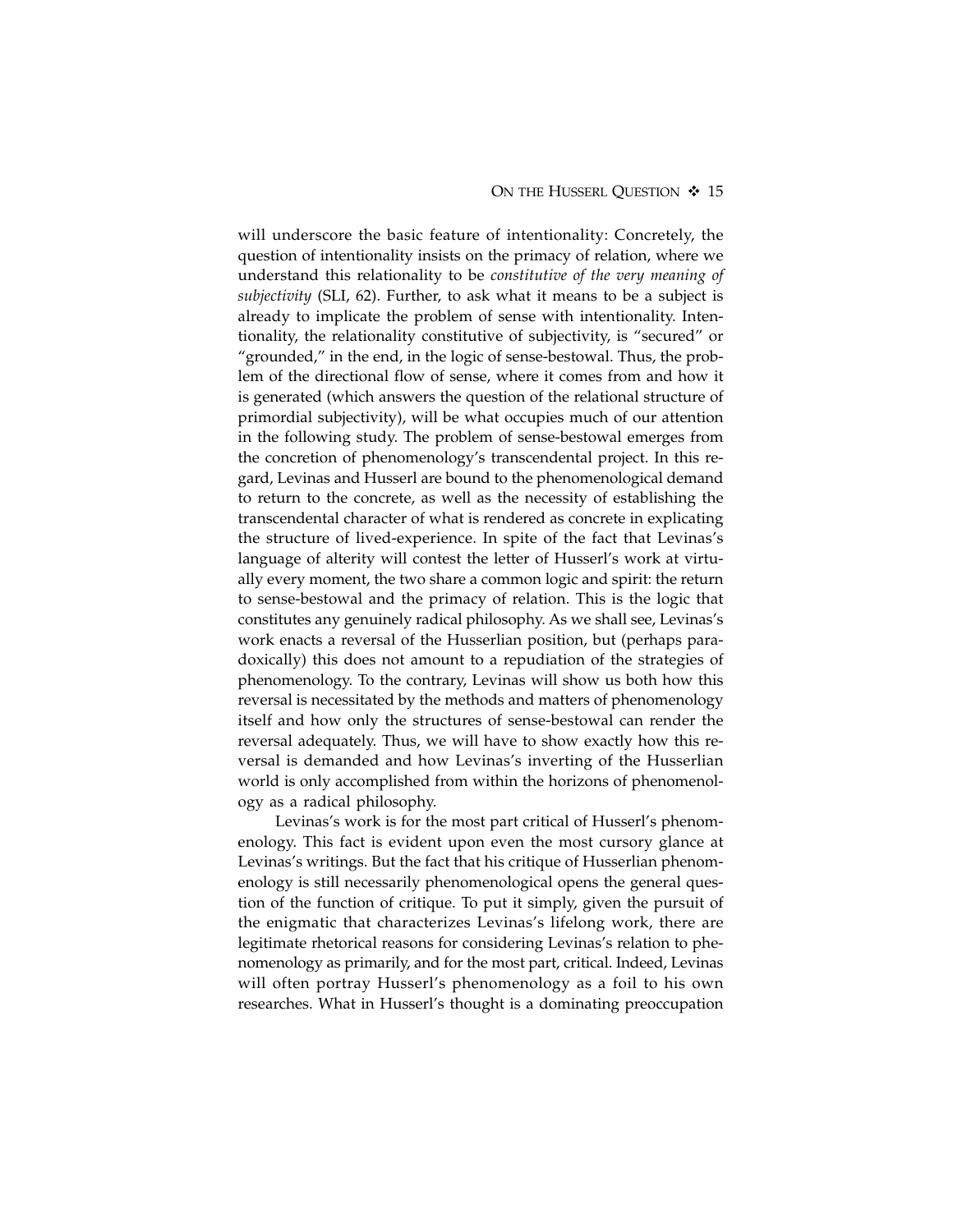# 16  $\div$  UNSUSPECTED HORIZONS

with the formalistic question of method seems, at best, only marginally present in Levinas's original work. However, to construe this relation as one of opposition is to fundamentally misunderstand the status of phenomenology in Levinas's work. It is to fail to appreciate what is radical about phenomenological philosophy. In pursuing what is radical in phenomenology, Levinas's explosion of phenomenological matters and methods is written into the very demand that phenomenology seek what is without presupposition and purge its descriptions of metaphysical structures. Relentless self-critique, self-overcoming, and self-transformation are demanded by the very idea of a rigorous science. Now, it is quite clear that the rhetoric of rigor and science will fall by the wayside in Levinas's work. He no doubt spends his philosophical career problematizing the legitimacy of the first position of identity, but the method and matter of Husserl's phenomenology will be both the matter of his point of departure and the method of his contestation of the primacy of identity.<sup>1</sup> Because phenomenology is defined by self-critique and self-overcoming, the present study may legitimately contend that the strict opposition of Levinas to Husserl misconceives both the methodological status of Levinas's work and the possibilities of phenomenological "reflection."2 In those moments where he is most critical of Husserl, Levinas, paradoxically, is perhaps the most phenomenological.

With this much said, the following question still stands: What is the meaning of "phenomenology" in the context of Levinas's work? To answer this question it is imperative that we gain clarity regarding the essence of phenomenological inspiration, as well as what is shown in the concrete experience of phenomenology. The irreducible items of this experience and inspiration are captured in the intertwined function of intentionality and sense. Presently, our first concern will be with the general structure of this problem. Throughout Levinas's reading of Husserl's phenomenology, the structural relation between intentionality and sense is essential. It establishes the very logic at work both in the transcendental/formal and concrete/sensual moments of phenomenological researches. We will follow this problematic with consideration of the thematic orientation prevailing in Husserl's treatment of the question of intentionality and sense. This consideration will highlight the method of reflection against which Levinas's work will labor. A glance at the brief critical concerns regarding Husserl's treatment of intentionality and sense in Levinas's *Theory of Intuition* will conclude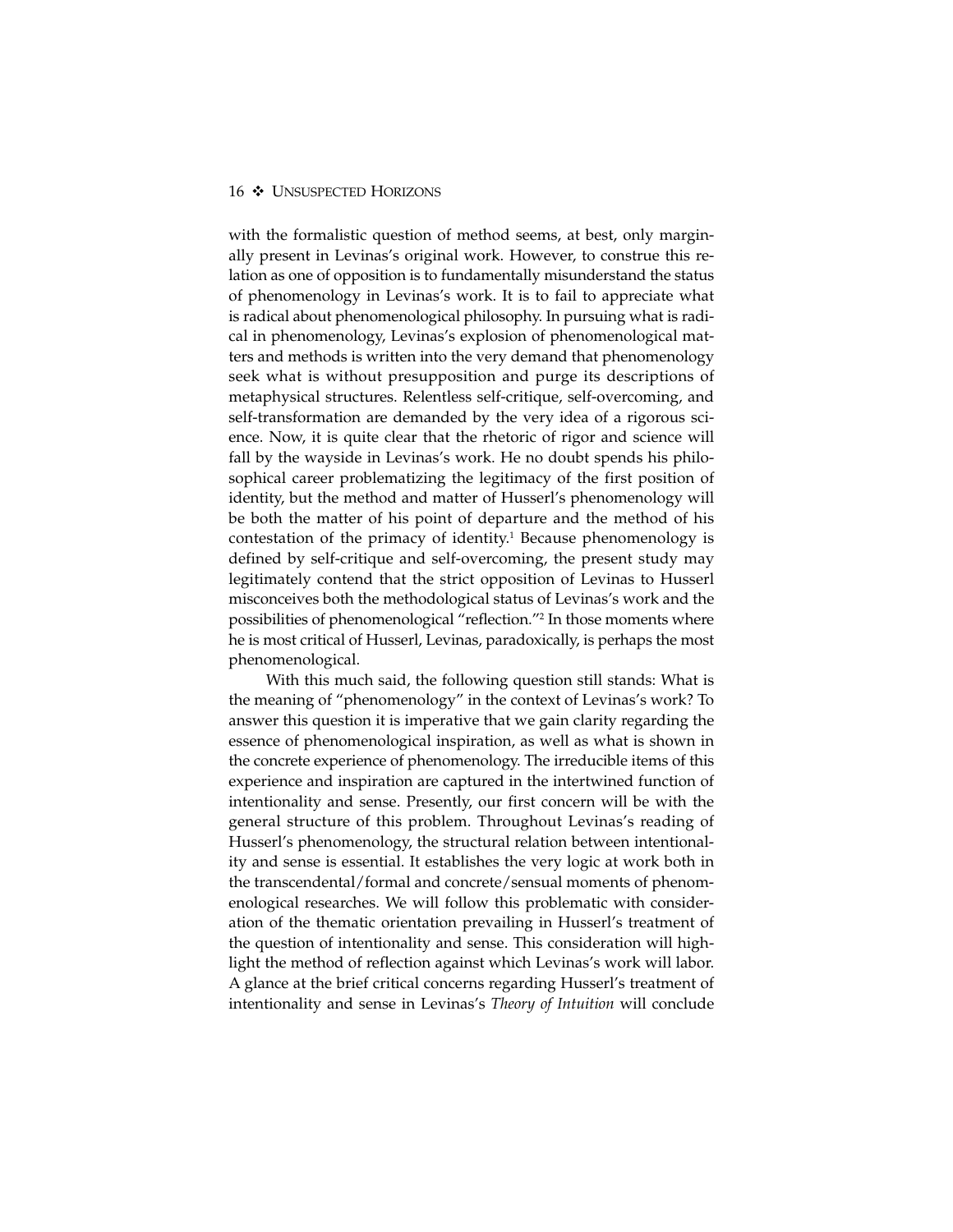our first foray into Levinas's phenomenology. Reading Levinas's early critical concerns set the stage for more fully developed problems of transcendence and sensibility from the 1940s and 1950s. The present chapter aims at the formal task of setting out the (exploded) boundaries of the phenomenology within which Levinas first encounters and subsequently rewrites the Husserlian prerogative. First, then, let us gain some clarity regarding the scope of phenomenology and the point of departure for its general project.

# Intentionality and Sense

For Husserl, the problem of intentionality is both the matter (Hua III, 167ff/199ff) and the method (Hua IX, 270) of phenomenology. Intentionality defines the "nature" of consciousness or subjectivity. Intentionality is not a property of consciousness, but wholly and simply consciousness itself. Though the Husserlian conception of intentionality is dominated by the thematic structure of consciousness of a proposed something, and thereby ultimately refers back to a spontaneous ego, the problem of intentionality as such is the problem of relation. That which is given in experience is constituted by a set of relations. The relations themselves constitute the form and content of subjectivity or consciousness. Subjectivity is this relation. The subject does not adopt an intention, but rather is the relation itself. The matter of phenomenology, its thematic orientation, and its method are guided by this irreducible relationality.

The relationality named by the general problem of intentionality brings us to the primordial construal of the phenomenological field. As Levinas will argue in the third chapter of *Theory of Intuition*, intentionality and the primordial phenomenological field are inseparable (TIPH, 65–85/37–51). The first book of the *Ideas* names this field the stream of lived-experience (*Erlebnis*)*.* Husserl writes that

[b]y lived-experience in the broadest sense we understand everything and anything to be found in the stream of lived-experience; accordingly not only the intentive lived-experiences, the actional and potential *cogitationes* taken in their full concreteness, but also whatever is to be found in the way of really inherent moments in this stream and its concrete parts. (Hua III, 65/75)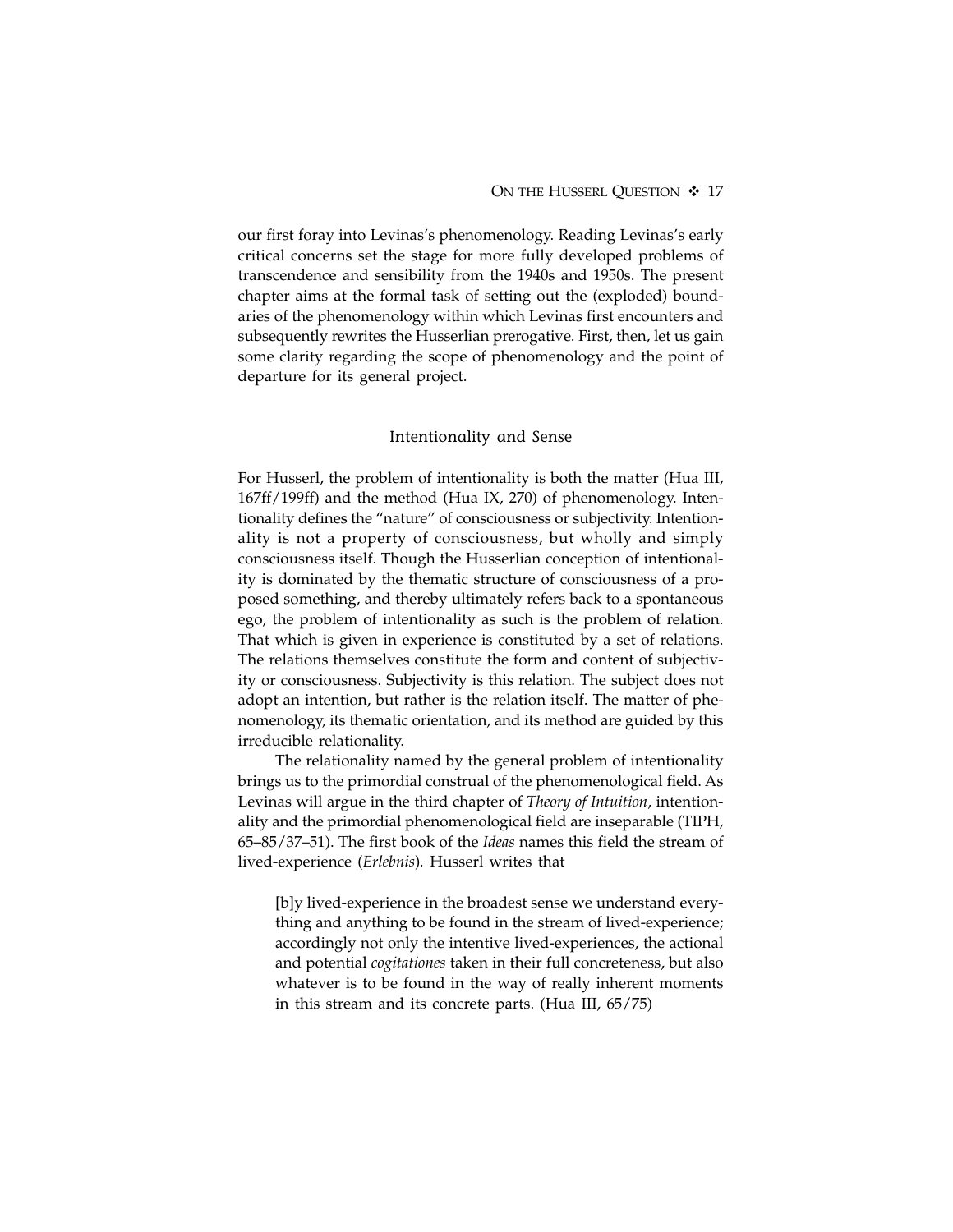This "but also" qualification introduces an important set of concerns for Levinas. Such a qualification will allow Levinas to retain, despite his sustained critique of the traditional concept, a sense of the term experience. The broadest sense of *Erlebnis* is not delimited by the positional and actional conceptions of the ego. That is, *Erlebnis* does not designate only what the ego actively seeks and produces. *Erlebnis* has also its dimensions of passivity. All modalities of relation—active and passive—are set in this original field of phenomenology. The concrete parts and inherent moments constitutive of the meaningfulness of livedexperience are already operative in the stream of experience. In the *Cartesian Meditations*, Husserl calls this field, in its full concretion, the "monad." Though the term "monad" is rather awkward and misleading, Husserl is simply designating as monadic the whole of concrete life and its constitutive parts. The monad, or subjectivity in the comprehensive sense of the matrix of intentionalities,

includes the whole of actual and potential conscious life, [and] it is clear that the problem of explicating this monadic ego phenomenologically (the problem of his constitution for himself) must include all constitutional problems without exception. (Hua I, 102– 103/68)

All constitutional problems lie within the scope of phenomenological research. What this means is that the field within which phenomenology works is unconstrained in theme. The primordial field is thus composed of a multiplicity of horizons. The horizons are intentionally constituted—relationally structured. All horizons demand an explication concrete and free of naive metaphysical adventure (Hua I, 166/139). Out of this concretion emerge both passive and active modalities of relation, which is to say, passively bestowed and actively instituted intentions.

The principle of concretion is a principle that Levinas will adopt as the centerpiece of his phenomenology. And this concretion will transform Husserl's construal of the things themselves. Levinas's return to the concrete things themselves will have dramatic consequences for the idealistic construction of intentionality. We shall have more to say about this concretion later, but for now we note the immediacy and unconstrained character of the original phenomenological field. At its outset, the field of phenomenology is not constrained by a particular preroga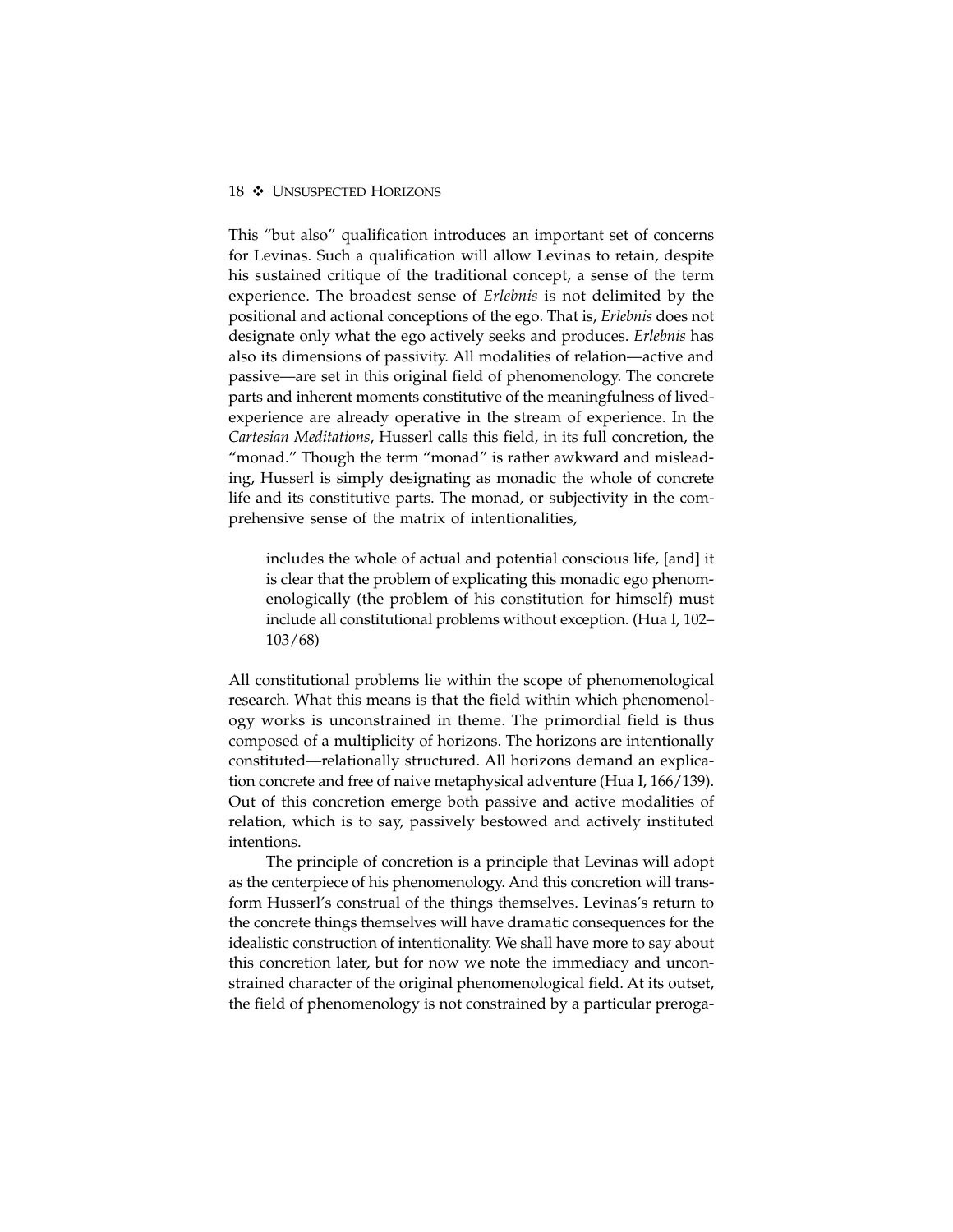tive. Indeed, the field is unconstrained precisely because of a lack of preconceived construals of its structure(s). Lived-experience is in its original manifestation open and pregnant. The project of a phenomenological idealism, as Levinas understands it, closes the horizons of this openness, thereby constraining what appears to the idealist according to the work of the transcendental ego.

This closing and its subsequent compromises quite clearly trouble Levinas. For Levinas, the idealism that inheres in Husserl's work will always compromise the scope of his descriptions—the programatic claims made regarding the possibilities of this original phenomenological field notwithstanding. However, this compromise is *not* wholly negative. Rather, it opens upon another positivity. There remain open horizons forgotten and betrayed in the privilege of the idealist's mode(s) of relationality. The task of a radical phenomenology, one that displaces and replaces the transcendental, is to recall with all due constitutive force what is both forgotten and indispensable. Levinas writes:

Phenomenology is the recall of these forgotten thoughts, of these intentions; full consciousness, return to the misunderstood implied intentions of thought in the world . . . It is the presence of the philosopher near to things . . . Recalling the obscured intentions of thought, the methodology of phenomenological work is also at the origin of some ideas (*idées*) which seem to me indispensable to all philosophical analysis. (EeI, 20–21/30–31)

The "ideas" Levinas has in mind originate in a consideration of intentionality. To be more precise, these indispensable and forgotten ideas emerge from a consideration of the relationality constitutive of affective life—our affective presence to the world. This affective presence turns us to a concrete consideration of what animates consciousness (what Levinas will later call *psychism*),<sup>3</sup> both in and outside of accomplished egoic life. Levinas writes:

[Phenomenology] consists in respecting the intentions which animate the psychic and the modalities of appearing which conform to these intentions, modalities which characterize the diverse beings apprehended by experience. It consists in discovering the unsuspected horizons within which the real is apprehended by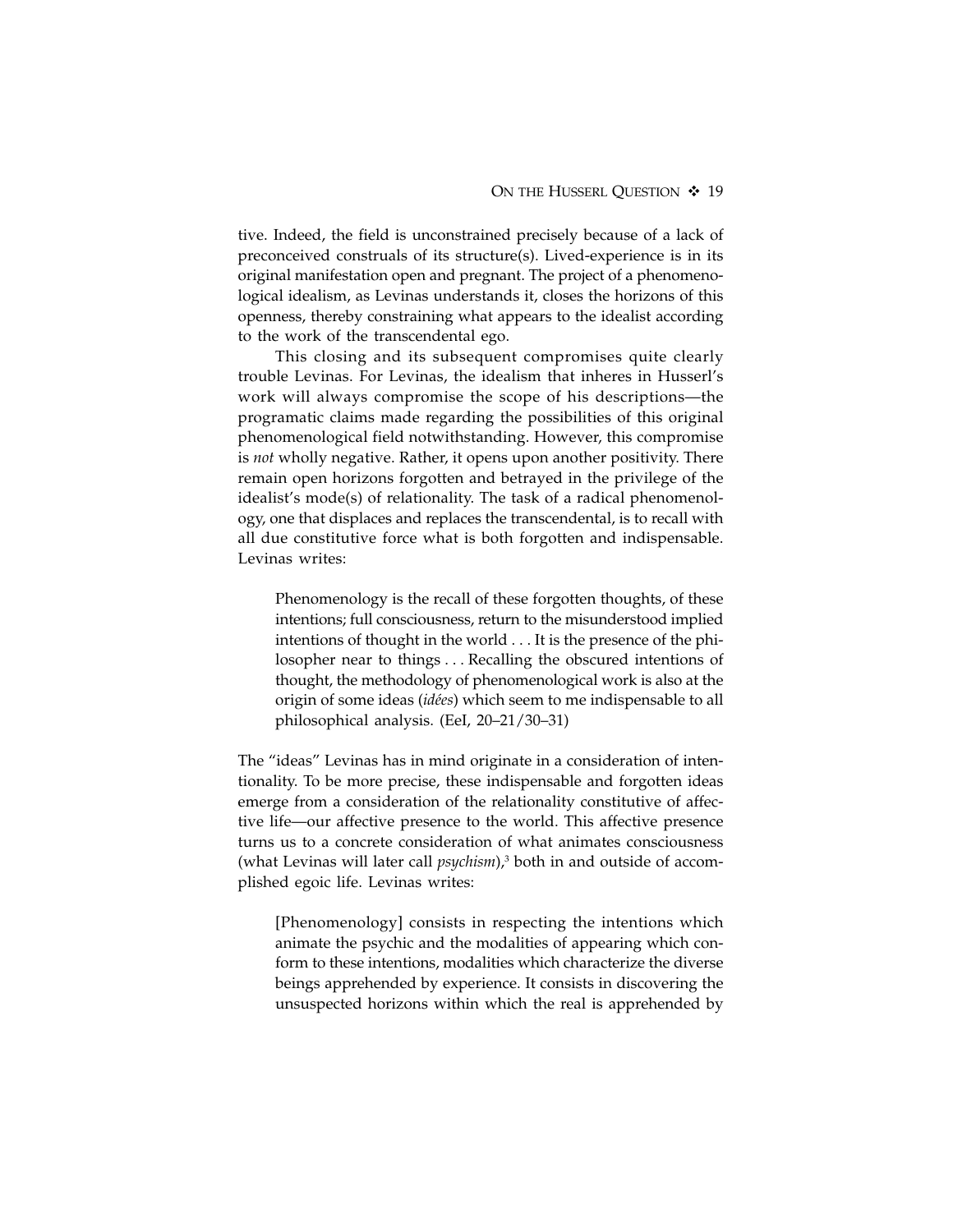representative thought, but also apprehended by concrete, prepredicative life. (DL, 406/292)

The horizons of phenomenology do not solely include those apprehended in acts of active synthesis. Rather, the unsuspected horizons within which thought is caught include the concrete pre-predicative life of the ego. Intentional analysis will also always be directed toward the relations constitutive of that life. Intentional analysis must exceed the constraints of egology, and this exceeding is demanded by the situation in which phenomenology already finds itself. Levinas's critique of Husserl, which comes from within this explication of pre-predicative life, is immanent to phenomenology. Husserl generates the very critical tools that Levinas puts into action.

A phenomenology aimed at describing this pre-predicative life (with all qualifications due regarding the term "description") opens up the possibility of another *practice* of phenomenology. That is, the exploration of the relational structures of pre-predicative life explodes the limitations imposed by the idealist's closed system of predelineated horizons. To do phenomenology, then, is not necessarily to find oneself constrained by a closed system of horizons. Phenomenology may also be a description of how the noumenal lends itself to appearance and the perhaps absurd logic of that lending. This is precisely what Levinas means by his call to a phenomenology of the noumenal. *This* extension of the practice of phenomenology is not bound by the abstract notion of signification on which any idealism turns. Doing phenomenology in this Levinasian sense

is not only . . . to guarantee the signifyingness of a language threatened in its abstraction or in its isolation. It is not only to control language by interrogating the thoughts which offend it and make it forget. It is above all to search for and recall, in the horizons which open around the first "intentions" of the abstractly given, the human or interhuman intrigue which is the concreteness of its unthought (it is not purely negative!), which is the necessary *mise en scène* from which abstractions are detatched in the said of words and propositions. It is to search for the human or interhuman intrigue as the fabric of ultimate intelligibility. And perhaps it is also the way for the wisdom of heaven to return to earth. (TeI, 28/158)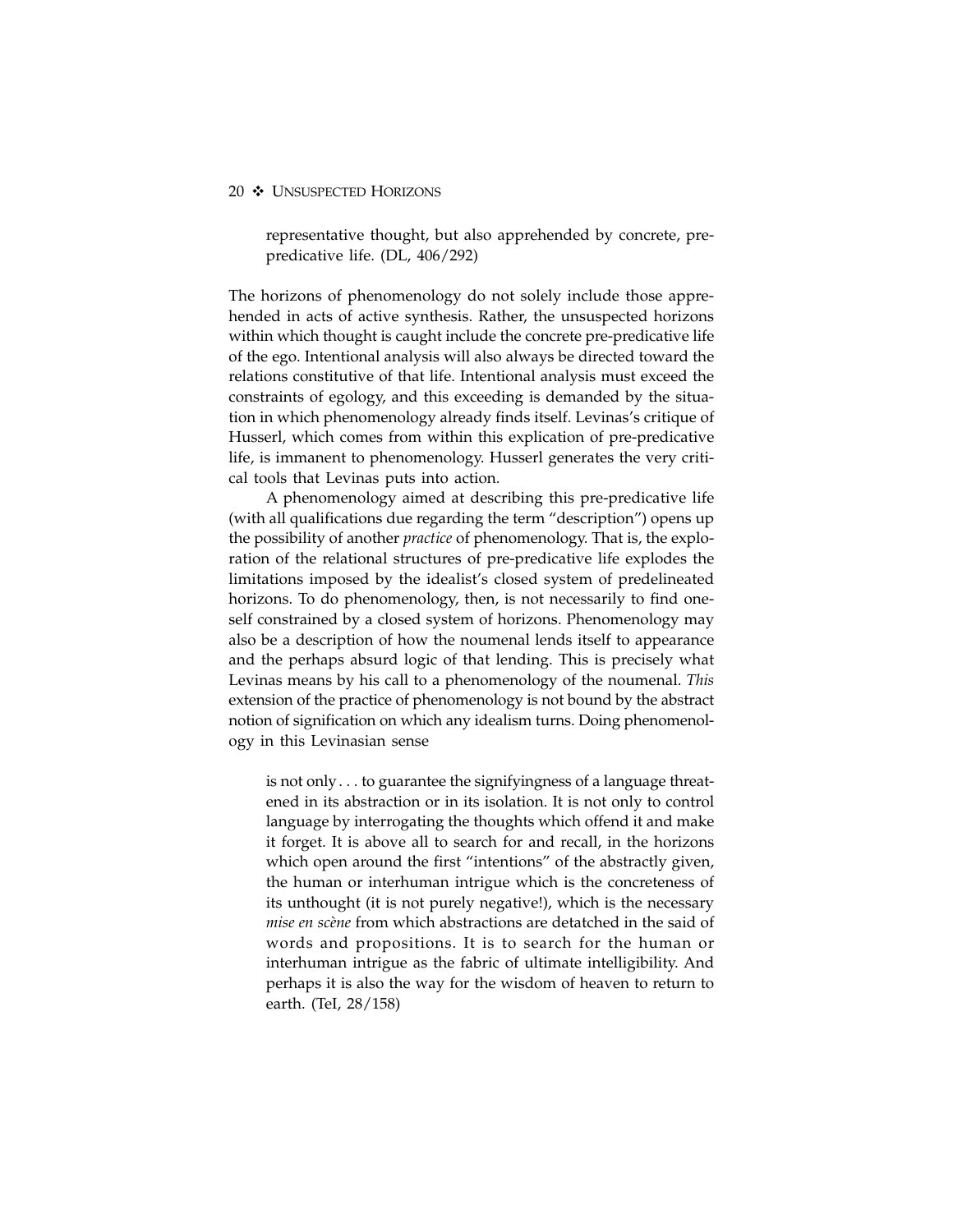#### ON THE HUSSERL QUESTION ❖ 21

This passage is remarkable for the very reason that in it Levinas tells us how the abstracts concerns of idealism are so radically transformed by their own forgotten horizons that they *already* point the way to "the return of the wisdom of heaven to earth." In this remark, Levinas employs the figure of heaven in order to evoke the transcendence of the face of the Other and the language of earth in terms of the sensible relation. It is phenomenology that leads us to this transcendence. Phenomenology describes the peculiar relationality such transcendence manifests. Phenomenology remains a pregnant possibility because it always demands a return to the originary stagings that precede what is abstractly given as representation. This is a significant series of remarks. They qualify Levinas's often quick identification of phenomenology with representation. In particular, what we learn from this passage is that the phenomenology set out as an explication of representation is always already exceeded and superseded by the call to the original *mise en scène* from which representation first arises. The complexities of this original, pre-reflective, and concrete *mise en scène* form the horizons forgotten by idealism. But, and this is the decisive twist, those unsuspected horizons remain irreducible relations constitutive of sense.

It is important to here hesitate and consider the meaning and significance of Levinas's evocation of the "horizons" of phenomenology. If we are conceiving Levinas's work as a certain kind of phenomenology, then the problem of horizon calls for careful definition. First, the significance of the notion of a *forgotten* horizon is that it allows Levinas to claim that his concerns have a certain and decisive immediacy for the phenomenological project. That is to say, if the horizons that occupy Levinas's work with and against idealism are already implicated in the original field within which idealism is motivated, then the critique and surmounting of the terms of idealism are immanent to Husserlian phenomenology. The critique and surmounting are genuinely built into the idealist project of phenomenology. The unsuspected horizons surround and often offend its researches. The horizons are unsuspected precisely because, like anything unsuspected, they are not *fore*seen. Husserl does not *fore*see these horizons because his prerogative puts another kind of foreseeing first. But what is unforeseen, in this case, retains a secret constitutive force. The Levinasian prerogative will see—albeit in a very peculiar manner—what Husserl forgets.

But Levinas's employment of the notion of horizon is neither unproblematic nor without qualification. The meaning of this Levinasian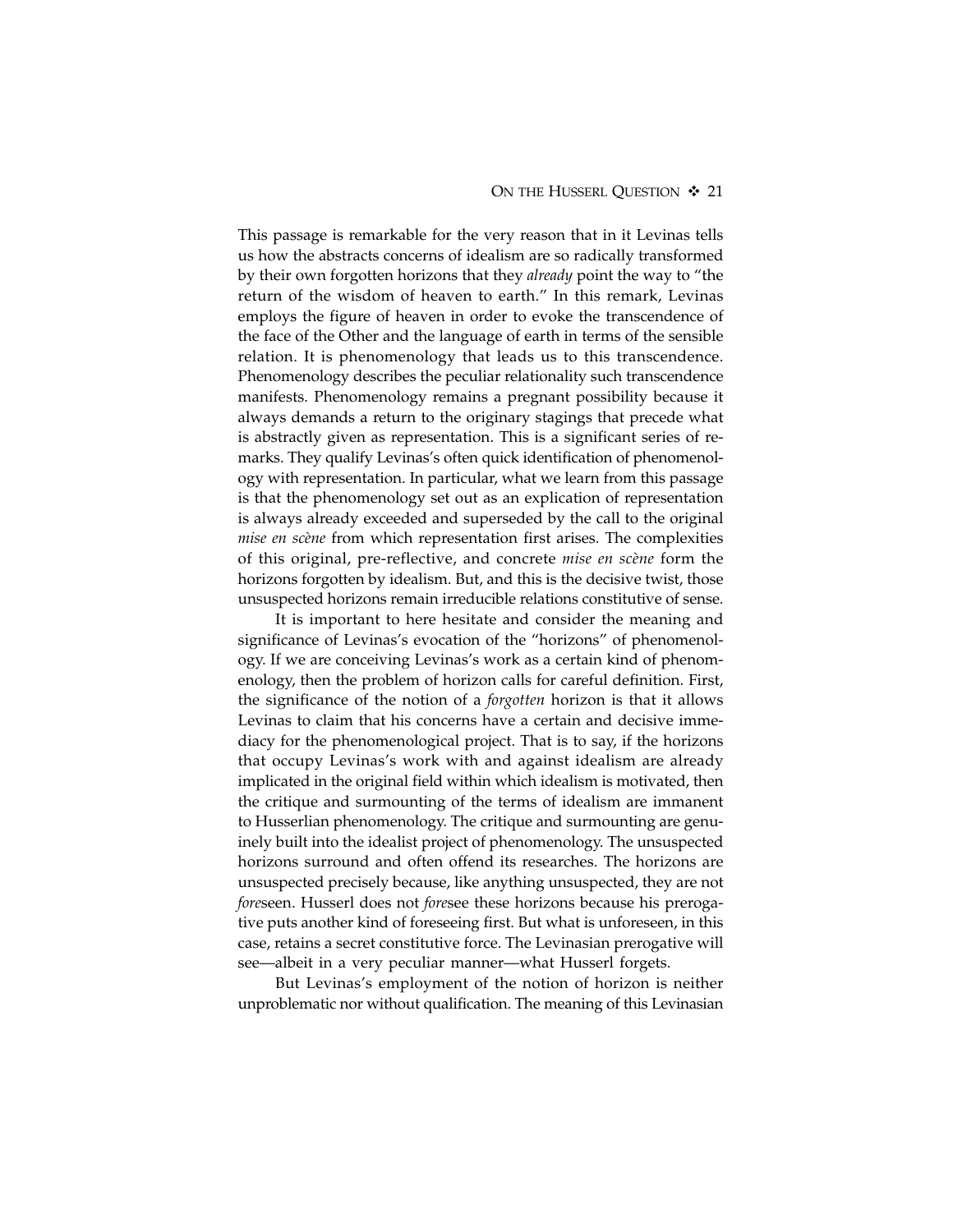horizon is far from clear. Indeed, in *Totality and Infinity* for example, Levinas will outright reject the positivity of the phenomenological notion of horizon for his own work. In this vein, he will write that

[a]n existent is comprehended in the measure that thought transcends it, measuring it against the horizon whereupon it is profiled. The whole of phenomenology, since Husserl, is the promotion of the idea of *horizon*, which for it plays a role equivalent to that of the *concept* in classical idealism . . . The existing of an existent is converted into intelligibility, its independence is a surrender in radiation. (TeI, 15/44–45)

In this account, Levinas sees the problem of horizon as inseparable from the problem of mediation and the medium of truth. The notion of horizon that is coextensive with mediation and truth is one determined by the activity of projection—whether that be the projection of the constituting ego, the practical interests of Dasein, or the openness of Being. This projection plays a conditioning role wherein what appears (the existent) is always already determined in and through projection.

The Levinasian notion of horizon seeks a phenomenological account capable of returning the "wisdom of the heavens to earth." So it cannot be determined by a projection set out from the subject. The concrete relation Levinas describes is marked by its lack of mediation, its singularity, and its immediacy. To this end, the problem of signification is our first clue to a positive notion of horizon. The concrete relation is first indicated by a signification, a signification out of which a notion of sense is generated as *not* construed by the active projections of the ego. Concrete signification points to another horizon that surrounds, but is not reducible to, the horizons of transcendental subjectivity. Forgotten by idealism, this horizon is understood by Levinas in terms of a horizon of sense. Thus, this horizon bears within it the problem of constitution. The problem of constitution is the problem of intentionality. Constitution asks about the problem of relations constitutive and generative of a particular sense. How the logic of this constitution and generation works is the task of the following chapters, but at this point it is important to pause and note that the horizons forgotten by idealism are horizons of relations that bestow sense. Indeed, as Levinas will claim in the "Preface" to *Totality and Infinity*, the unsuspected horizons in which idealism is planted and which surround its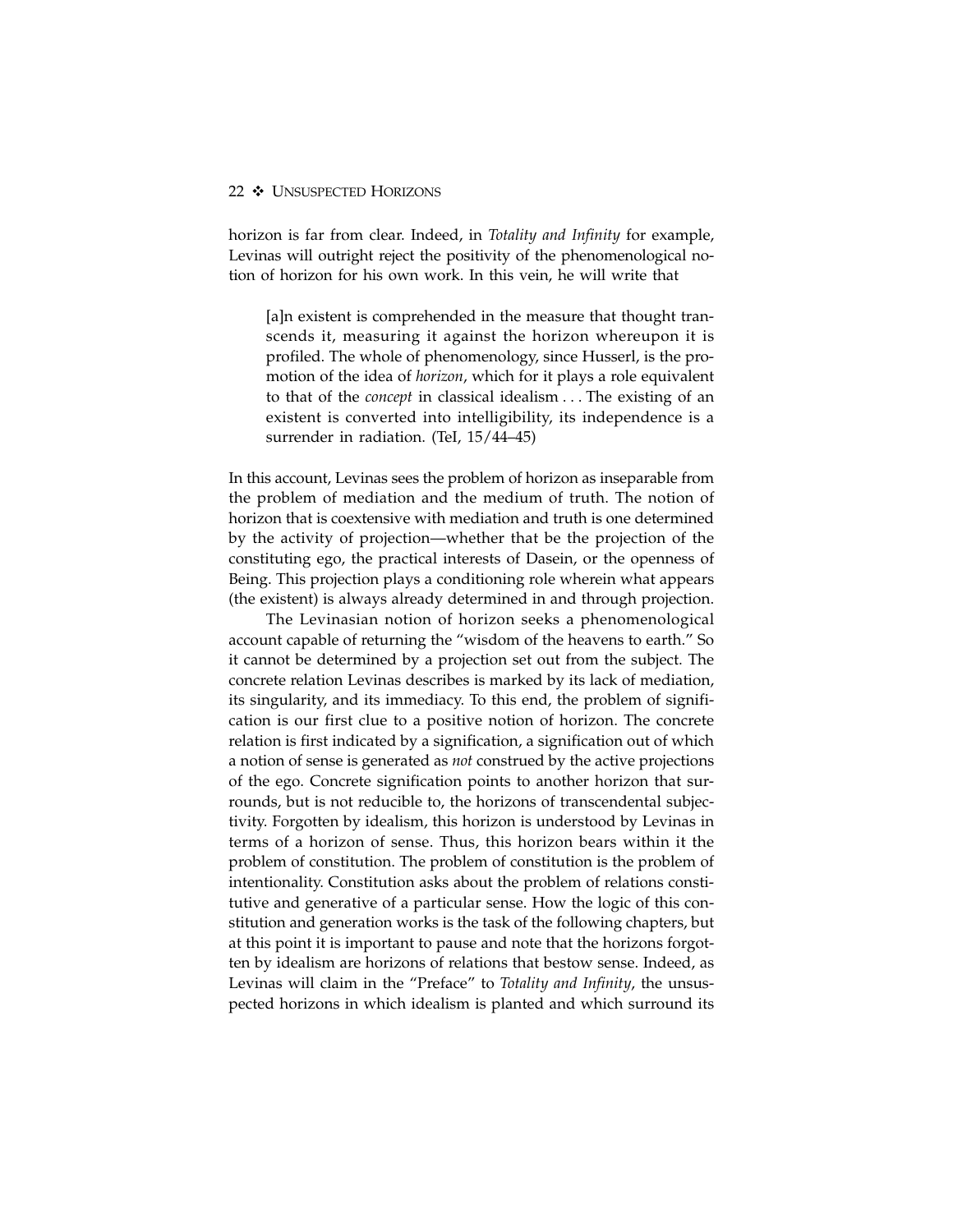projections do in fact bestow sense (TeI, xvi/28). The horizons to which Levinas's work is dedicated are not horizons of meaning; they are horizons of sense.4 We will carefully distinguish sense from meaning in Levinas's work below, but it is important to state here the claim that relations that concretely bestow sense are not determined by mediation and the medium of truth. In the positive sense that Levinas wants to give it, we can think of horizon as intentionally structured without necessarily conflating that relationality with the active and positional subject. Sense is bestowed otherwise than idealism through a horizon of relations first signified in the concrete.

Now, it should be said that Levinas's concern in his own work will always be with the problem of alterity and the necessity of articulating its *first* position. This brings us to the obvious question: Is intentionality genuinely adequate to the radical nonadequation of the thought of alterity? How can intentional analysis legitimately be ascribed to the language of alterity? This difficulty is due in part to Levinas's own self-understanding. In his rejection of the rules of Husserl's method and the parameters set by the Husserlian conception of the transcendental, Levinas will nevertheless retain the methodological work of intentional analysis as that which recovers the forgotten sense in phenomenology (cf., DQVI, 139–143). The reversal of intentionality, which ruptures the boundaries of the theoretical, is accomplished in the setting out of the intention from the Other. This is still a relation, still an intention, but it must be said otherwise (DQVI, 141). Intentional analysis must come to terms with the structure of the language of this saying. On this intentionality, Levinas notes in *Ethics and Infinity* that "[t]he relationship with the Other can be sought as an irreducible intentionality, even if one must end by seeing that it ruptures intentionality" (EeI, 23/32). Levinas puts two senses of intentionality to work in this remark. First, the irreducible intentionality. This intentionality manifests the general feature of intention—that of relationality. The relation to the Other is irreducible. This will be the site of the weight of concern alterity places on the Same, wherein I cannot evade the Other and cannot reduce or neutralize the relation. The intentionality interrupted and ruptured is the interpretation of relation in terms of positionality and the noesis-noema structure, both of which are interpreted by Levinas in terms of the economy of representation. The rupture is manifested in saying relation otherwise than the theoretical.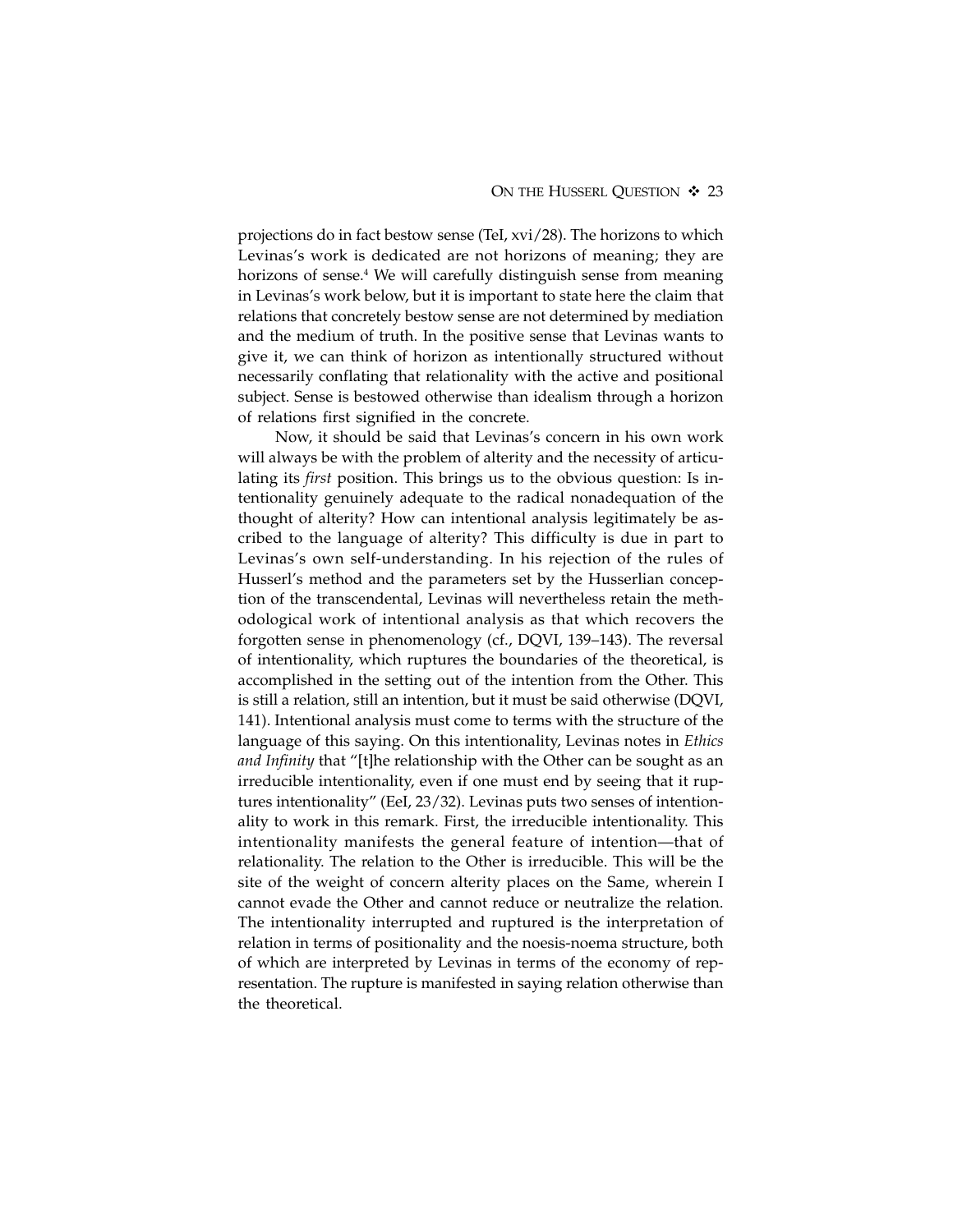The saying of relation "otherwise" than the theoretical, as Levinas will put it, departs from the straightforward immediacy of the horizons of lived-experience. This general phenomenological point of departure, then, becomes the problem of how to make sense of the subject's presence to world—that is, where we understand "world" to be the "universal horizon of all experience," as Landgrebe has put it. $^5$  Phenomenology is concerned explicitly with the question of how we ought to construe the relationality constitutive of this presence to world. In Mohanty's phrase, phenomenology is the attempt to understand the "cunning of intentionality" that has secretly constituted the sense of the relation.<sup>6</sup> The Husserlian words for this presence to world are the thematizing modalities of relation: *Erlebnis*, absolute subjectivity, and pure consciousness. The Levinasian words for this presence will be the affective modalities of presence to world: transcendence, sensibility, and proximity. For both Levinas and Husserl, the presence of the subject to world is always exceeded by the intentional horizons implicated in the explicit collection of significations. What is signaled in lived-experience is the starting point of exposition for both thinkers. What is signaled in lived-experience—the things themselves—will be the locus of Levinas's debate with Husserl and thus the debate is immanently and eminently phenomenological. Further, though intentionality is constitutive of our presence to world, this intentionality or horizon of intentionalities cannot be conceived solely as a static structure. Rather, the matrix of relations constitutive of presence to world effects a production of sense. This production of sense points us beyond the horizon of intentions explicated in static analysis and toward the problem of sense-genesis. This brings us to yet another question: What, in general, is the status of "sense" as both a static and genetic item in the presence of the subject to world? How is it possible for Levinas to retain the phenomenological notion of "sense" in his own descriptions?

In describing his own project, Levinas will write that ". . . my task does not consist in constructing an ethics; I only seek its sense" (EeI, 85/90). What does it mean to seek the sense of ethics? Ethics is concretely produced in the presence of or proximity to the Other. How is it possible to assign the term "sense" to this proximity, in light of the fact that the term is so typically bound up with the thematic orientation of the noesis-noema correlation? Here we come up against a crucial set of distinctions in phenomenology between modalities of meaningfulness, all of which turn on how we understand the relation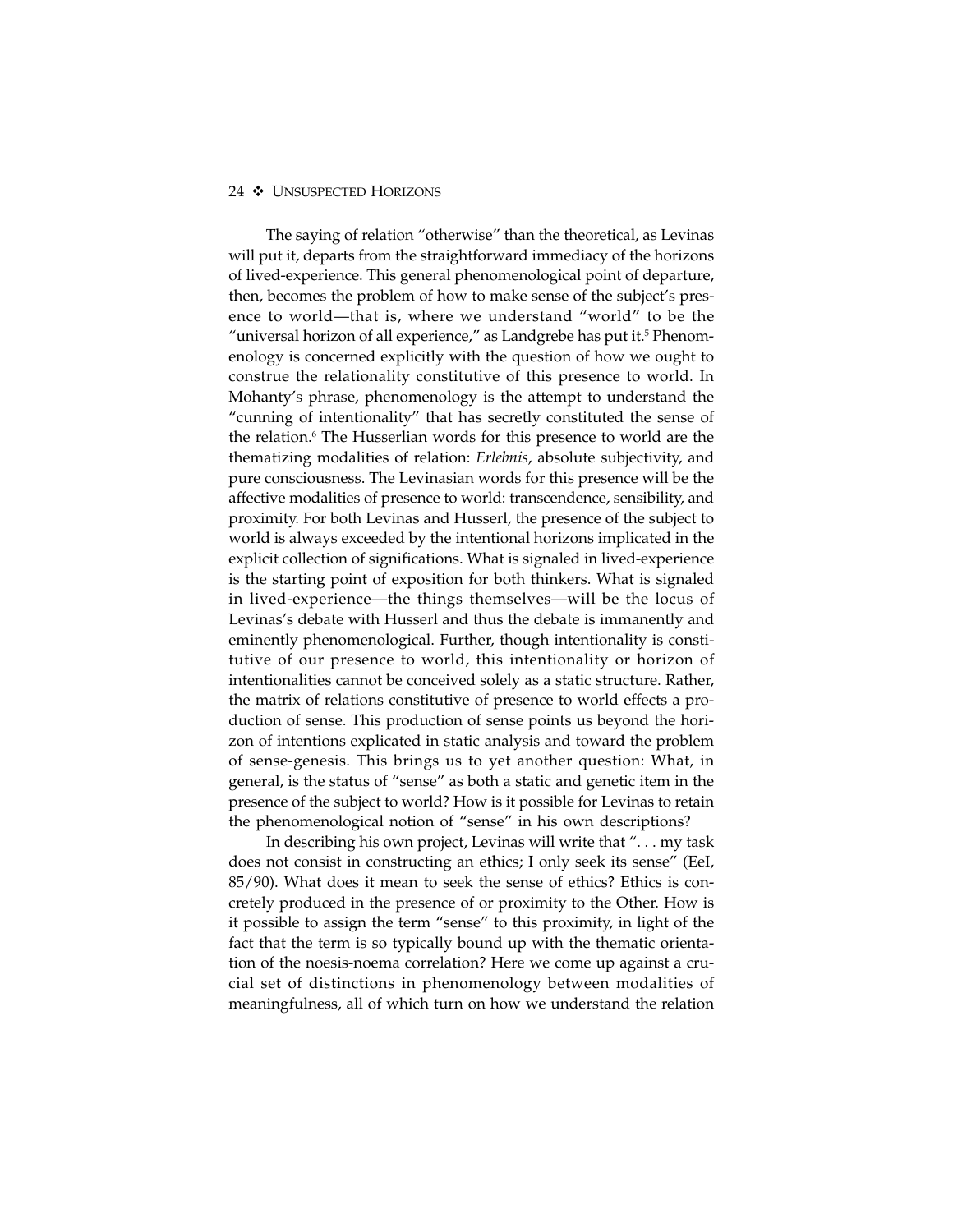between the problem of the structure of constitution and the primordial relational problem of intentionality. It is crucial for our attempt to develop what might be a Levinasian phenomenology to distinguish these modalities of meaningfulness, as we hope to show that Levinas will not abandon the transcendental logic of constitution. He will of course abandon the dominant form of constitution that obtains in idealism—constitution as set out from the active transcendental ego but the logic of constitution, under the rubric of the genetic and a reversed model of sense-bestowal, is maintained. As we have already indicated, Levinas will also not abandon the problem of intentionality as the problem of relation, although he will abandon the dominant form of intentionality in idealism: the intentionality set out from the ego. The relation of constitution generates a sense. For Levinas, ethics will always be a relation and a sense that is constituted otherwise than idealism. What sense, then, are we to make of the appeal to "sense"?

There are three basic modalities of phenomenological meaningfulness: *Sinn*, *Bedeutung*, and *Meinung*. Simply put, to seek the *Sinn* of the ethical is not the same as to seek a *Bedeutung* or a *Meinung* of the ethical. Levinas is quite careful in this regard. The choice of the phenomenological notion of sense as *Sinn* as the character of what is produced in the ethical relation—instead of and in direct opposition to *Bedeutung* and/or *Meinung*—is significant. From the outset, Levinas translates the German word *Sinn* as *sens* and it is only *sens* that will hold a primary positive phenomenological position. In his treatment of the problem of sense in *Theory of Intuition*, Levinas will translate the German *Sinn* into the French *sens* (TIPH, 90/56). This is consistent with his translation of the Fourth and Fifth of Husserl's *Cartesian Meditations*, where he all but exclusively renders *Sinn* as *sens*. In his remarks on *Sinn* from the *Theory of Intuition*, Levinas notes that the phenomenological notion of sense must be distinguished from the more restricted notion of sense as a noematic core and thus sense as a noetic correlate (TIPH, 90/56). This distinction is decisive. *Sinn* or *sens* is neither reducible to a correlate of one act (noesis) nor to one modality of constitution (noema). Sense will always require an adjectival and contextual qualification. This adjectival and contextual qualification attaches sense to its generative source thereby making sense a more pluralistic or fluid structural item than meaning. Sense can be attached to a multiplicity of sites of genesis. Thus, even when, in his translation of the *Cartesian Meditations,* Levinas on one occasion renders *Bedeutung* as *sens*, 7 the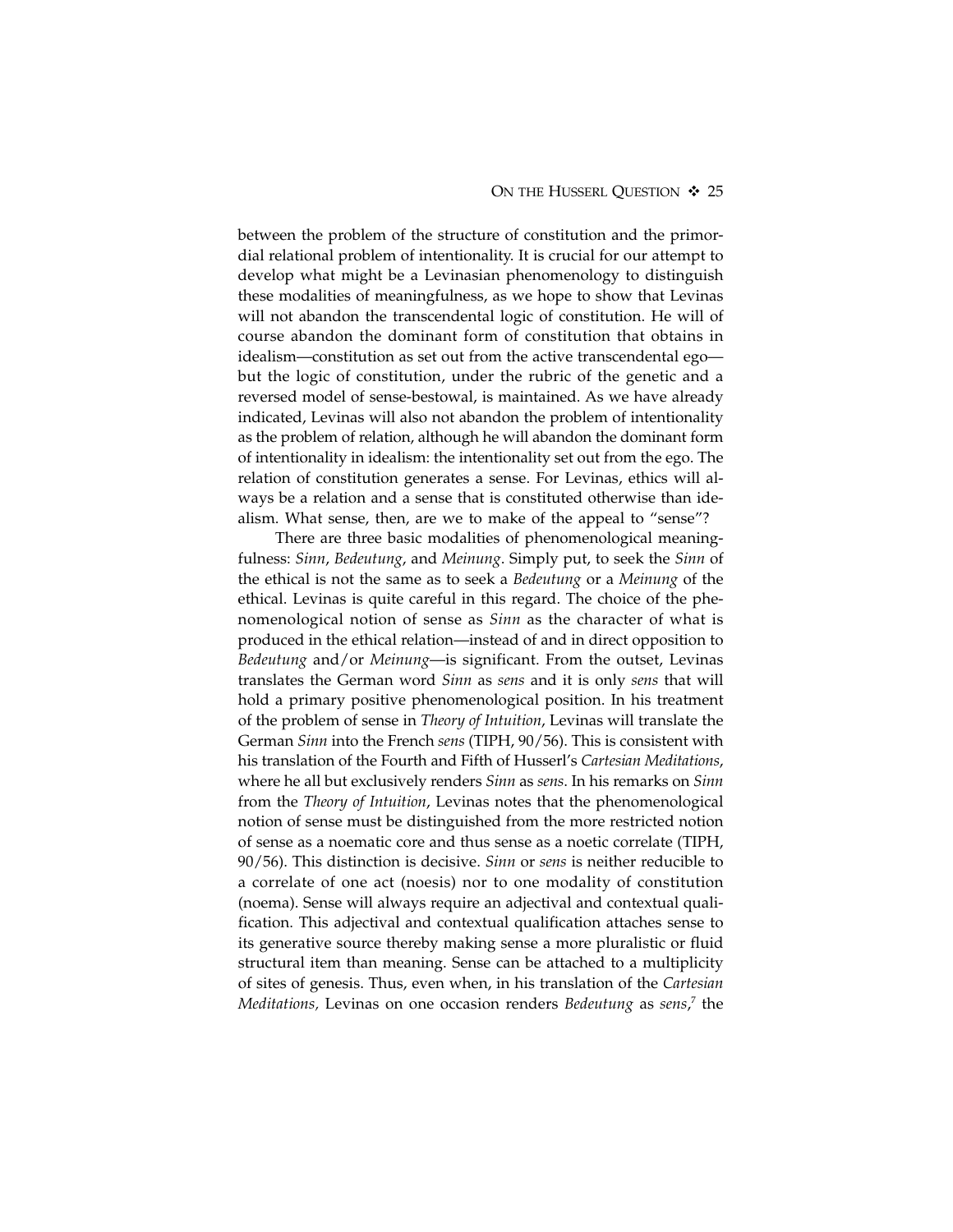context of the translation keeps it in line with the philosophical point of our discussion. That passage pertains to the status of "meaningful" descriptions of empirical *Bedeutung.* Levinas translates *empirische Bedeutung* as *sens "empirique"* and thus the phenomenological status of what is at issue requires an adjectival and contextual qualification. The phenomenological position of sense is therefore held fast.

The other words that come to stand for "meaning" and with which "sense" could easily be confused are distinguished according to their structural status. Levinas's translations of *Sinn, Meinung,* and *Bedeutung,* along with his implicit quarrels with other translators, can tell us a lot about how he understands the problem of *Sinn* and its difference from the problem of *Meinung* and *Bedeutung.* The latter two ultimately either refer to the question of the propositional models of intentionality set out from the ego *(Meinung)* or to the economy of manifestation *(Bedeutung)*. As early as his first essay on Husserl in 1929, "Sur les *Ideen* de M. E. Husserl," Levinas will translate the German term *meinen* with *penser* (SLI, 83) and Husserl's *bedeuten* and *Bedeutung* into the French *signifier* (SLI, 83) and *signification* (SLI, 53). In a footnote to *Otherwise than Being*, Levinas will translate the substantive form of *meinen* as *vouloir-dire,* which somewhat departs from his translation in 1929. The translation in *Otherwise than Being* aims at distinguishing the phenomenal status of *vouloir-dire* from *visée*. Levinas's target here is Paul Ricœur, who renders *Meinung* as *visée* in his translation of *Ideen I*. For Levinas, Ricœur's translation is too blatantly voluntaristic and thereby fails to be attentive to the neutralization of the will that phenomenology attempts to institute through the reduction. Suzanne Bachelard, for her part, renders *Meinung* as *intention* in the translation of *Formale und Transzendentale Logik*, which is close to the sense Levinas wants to capture in his 1929 translation. But, the French *intention* is still too broad. Not all intentions are inextricably bound to thought. *Meinung* as *intention* risks conflation of thought with intentionality, thereby forestructuring any phenomenological account of relation. Levinas's translation of *meinen* into *penser* locates the modality of meaningfulness appropriate to *Meinung* within thought. But *meinen* as *penser* does not, as does Bachelard's translation, reduce all intentions to the intellectual sphere. According to Husserl, sense is not reducible to an attitude or disposition of the positional ego (Hua III, 191/224); the same cannot be said of *Meinung*.<sup>8</sup> The essence of *Meinung* sought in Levinas's revised translation of it as *vouloir-dire* is of course captured in the *vouloir*,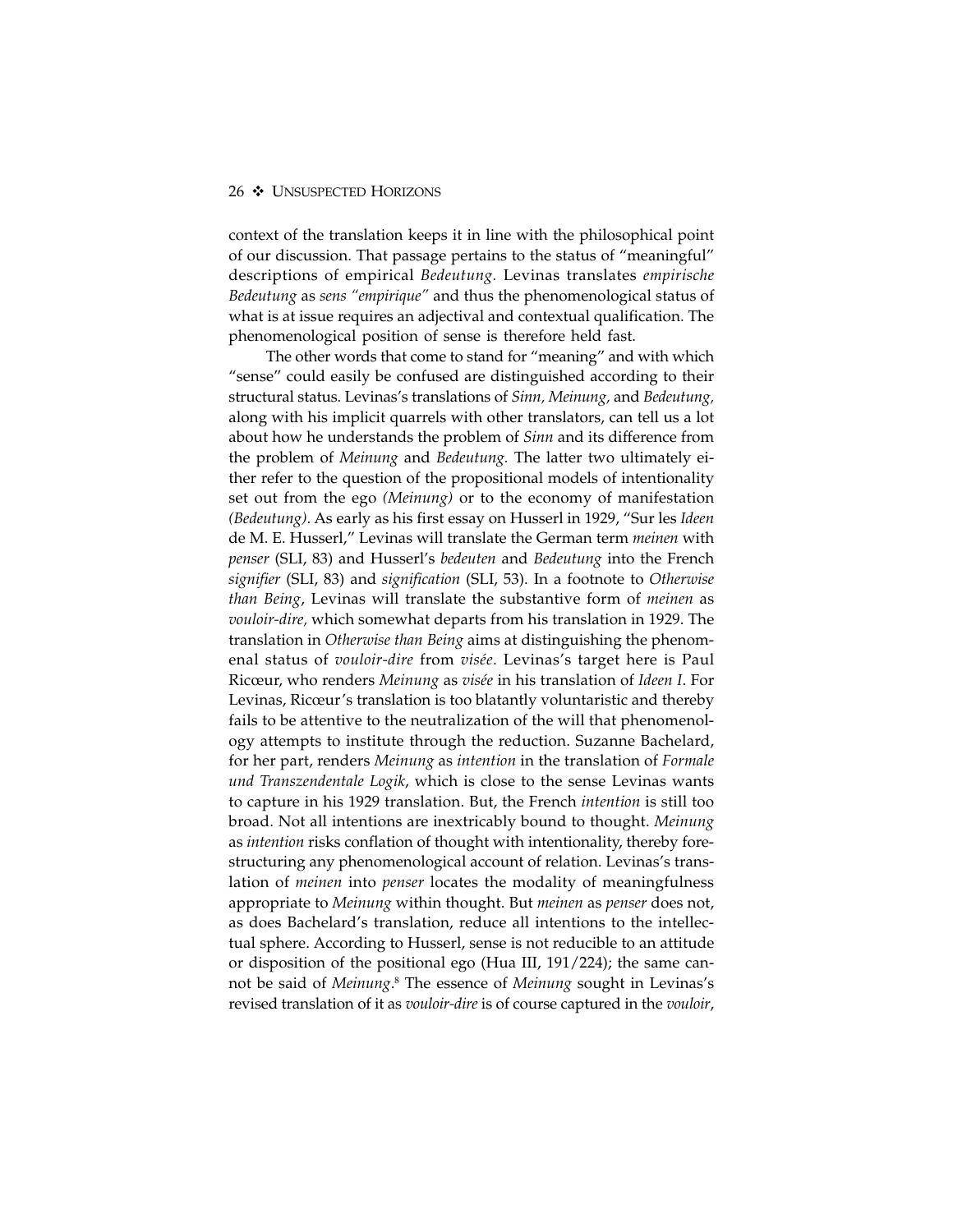the wanting of the wanting-to-say. The will is secretly at work in the intention. The intending will and thought animate, however clandestinely, what has meaning. This translation of *Meinung* locates meaning as a correlate of an attitude or disposition. Meaning is distributed from a position of the ego. Levinas's translation of *Meinung* as *vouloir-dire* therefore neither reduces intentionality to the intellectual—it is not *intention*—nor does it ascribe a necessary voluntarism to all modalities of meaningfulness.

The translation of *Bedeutung* as *signification* is perhaps less complicated. The phenomenal and structural status of *signification* is one of dependency; signification is founded on a sense and points to sense in its signifying. The signifyingness of signification derives its sense from *Sinn* or *sens*. This much is evident from Husserl's work on *Bedeutung* in *Ideas I* and the First of the *Logical Investigations*, where *Bedeutung* is described in its expressive manifestation of *Sinn* (cf., Hua III, 257/295). What is to be gained from Husserl's analysis is that *Bedeutung,* by itself, is always reducible to the economy of manifestation. Manifestation is not freestanding. It points to a prior constitution. In Levinas's account, and here he is eminently phenomenological, it is not enough to end with the modality of signification. We need a further account of the sense signified in manifestation, even where manifestation is freed from the logic of thematization. Sense and signification are interwoven. "It is phenomenologically irreducible," Levinas declares, "sense signifies."9 And so too the converse. Just as every sense signifies, every signification has a sense. To explicate signification is to explicate the sense, however it is constituted, of what signifies.

Now, this account of sense will be a site of contention between Husserl and Levinas. The former will, quite famously, seek the genesis of the sense that underpins signification in the ego. The latter seeks the genesis of sense in an origin prior to accomplished egoic life. And, this relation between *signification* and *sens* explains why the terms retain a positive position in Levinas's exposition of the intentionality proper to the ethical relation. To be sure, *signification* will be transformed, along with *sens*, in the course of the exposition of the ethical relation, but *visée/ vouloir-dire/pensée,* as modalities of meaningfulness, will for Levinas always be aligned with idealism and the philosophy of the Same. These translations of *Meinung* do not take an adjectival form. "Aimed at," "wanting to say," and "thought" are wholly active and point to a constituting ego. *Signification* and *Bedeutung* are founded on *sens* and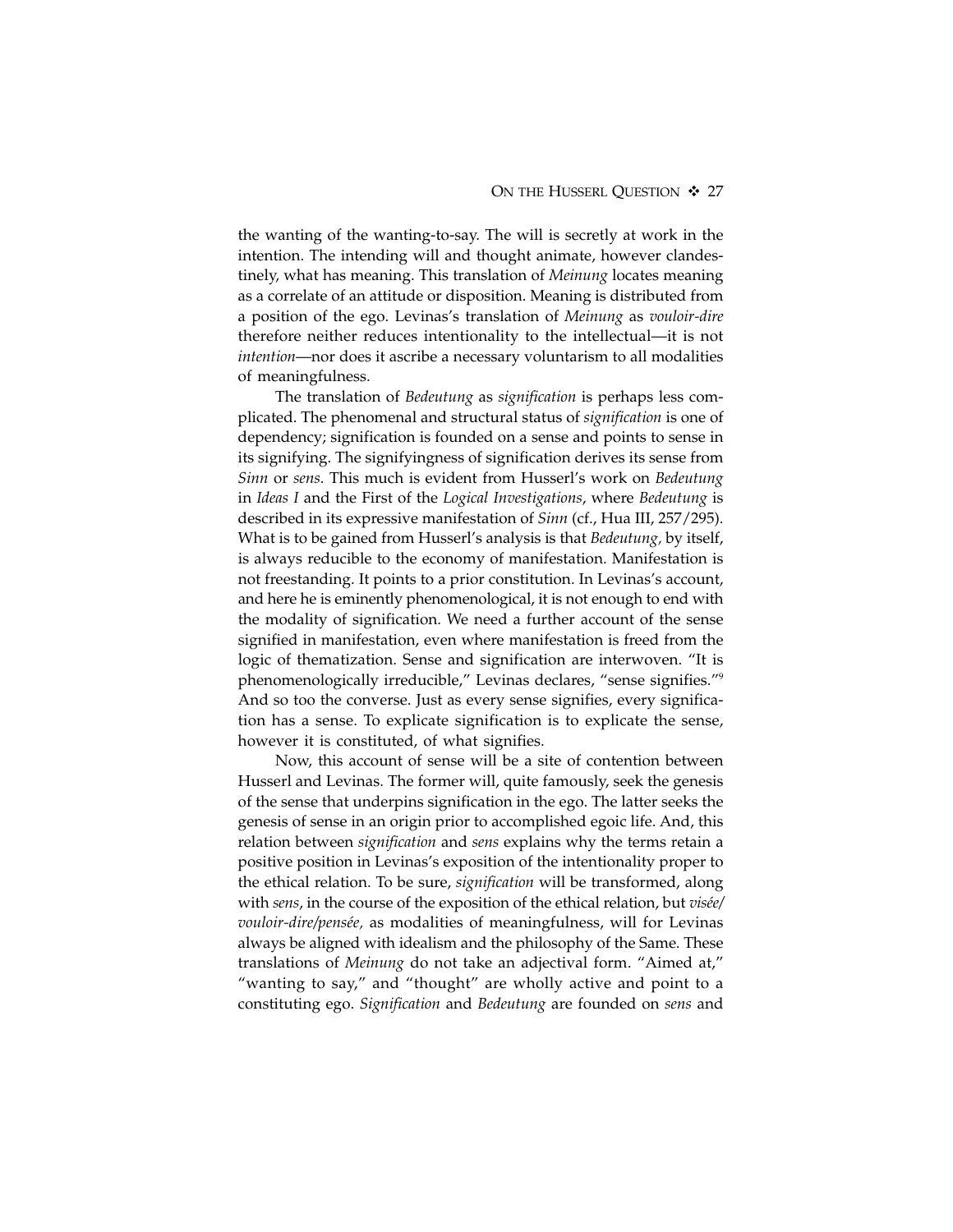this *sens*, while it always takes us to the point of its genesis, does not always and of necessity point to the ego of the Same. All sense refers us to sense-bestowal, but all sense-bestowal does not refer us to the transcendental ego. Sense and signification may be produced out of the relation of passivity.

At this point it may be objected that *Meinung* is actually more productive, as one might say that the other who interrupts my life institutes a reversed relation of *Meinung.* And of course this relation would be anchored, not in the ego, but the Other. The distinction between analyses of intersubjectivity and subjectivity is decisive here. An analysis of intersubjectivity might proceed on the basis of the presentational clues in the Other's body, seeking, in various modes of empathy, the intentions of the Other. Perhaps through gestures, perhaps through dialogue, an analysis of intersubjectivity might try to how the Other *means* or *intends* a set of demands for me. But this is not Levinas's concern. Levinas is concerned first with the condition of the subject at the origin of responsibility. This is what it means to write an ethics of ethics, to seek the ethical, or, more astutely, to establish the *sens* of *l'éthique.* To ask what the Other intends me to give, what s/he asks as my response, is to write—if only for myself—an ethics. The sense of the ethical lies only within the boundaries of the oneself as accused. To ask outside this boundary is to put myself in the place of the Other. Such displacement is quite literally violence *par excellence.* But, to ask the sense of the ethical, and even to ask whence its bestowal, puts the Other at a distance—a separation—marked by respect. This relation only reintroduces the Other as the origin of *sens unique.* It is a relation, to be sure, but a relation in which my grasp is halted at the limit of myself as the subjected subject.

Intentionality and sense—as well as signification, as the expressive clue to investigation—are thus adequate to the demands of the ethical relation. But, as we have already noted, this sense and this relation must be understood or said otherwise than the constraints of Husserlian idealism. Sense and relation are transformed by Levinas, not through another thinker or a supplement to phenomenology, but in his very confrontation with Husserl. This is a confrontation over the *Sinn* of the things themselves. In order to set the context of this confrontation, let us turn to some of the general features of Husserl's constraining of intentionality and sense and hence his circumscription of our presence to the world.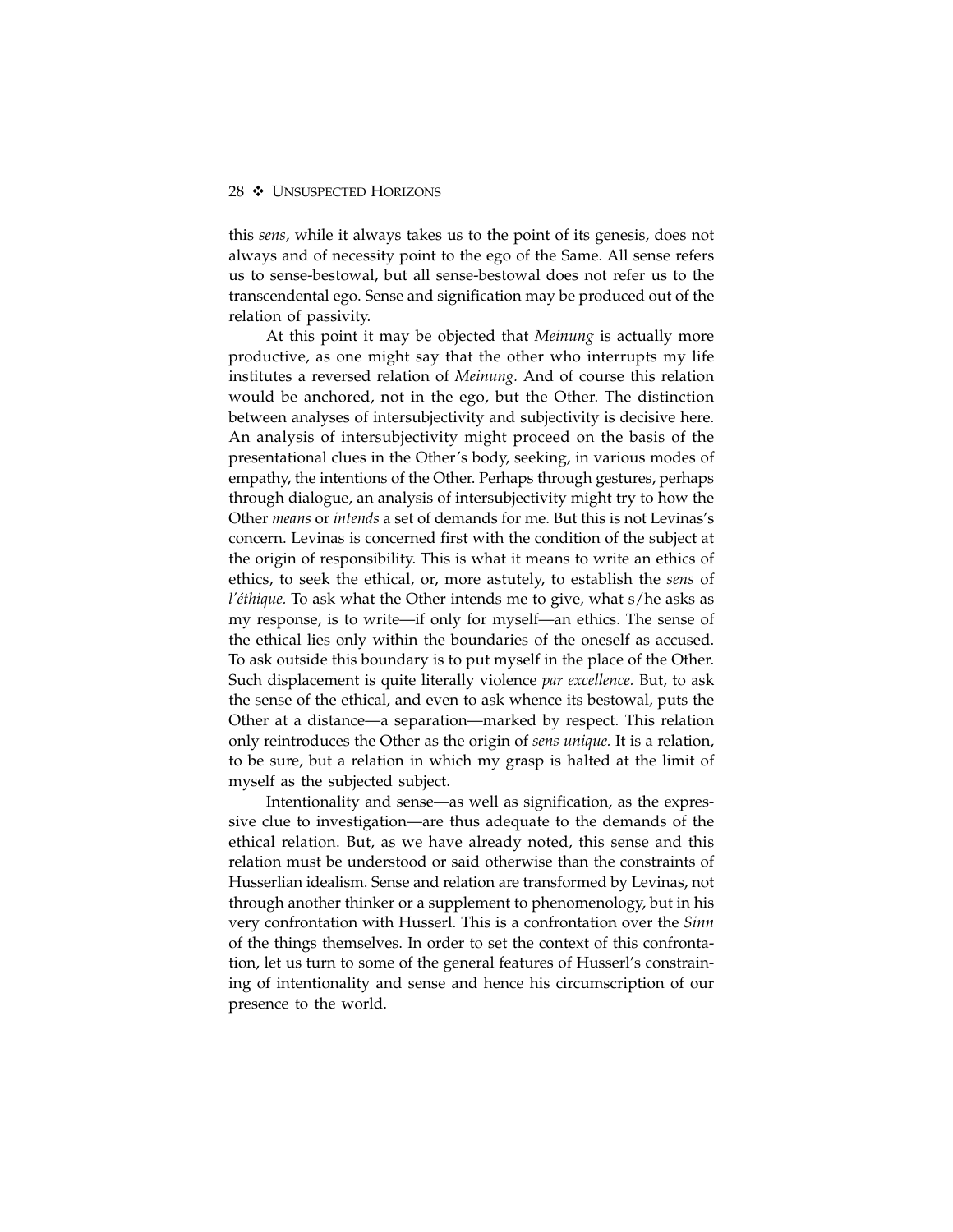# The Limits of Idealism

How does Levinas understand Husserl's rendering of the relation between intentionality and sense? How does this rendering serve to delimit the scope of *Erlebnis*? In Levinas's work that is *critical* of Husserl, he is primarily concerned with the delimitation of lived-experience in the idealism of *Ideas I*. The structures of Husserl's idealism and the essential stages that lead to it must be outlined so that the context of Levinas's work may be appreciated.

As we noted at the outset, intentionality is the matter and method of phenomenology for Husserl. Husserl will also claim in the *Ideas I* that the phenomenological method operates exclusively in acts of reflection (Hua III, 144/174). What is discovered in acts of reflection is, to use Mohanty's phrase, the cunning of intentionality. In other words, the constitutive and synthetic work that labors in the implicit is made explicit in phenomenological reflection. Reflection in phenomenology is not an inner-perception that turns away from the world of livedexperience. Reflection is rather an attempt to render present to the ego's ray of regard the implicit relations of constitution borne by experience itself. This, for Husserl, is inherent in the kind of being properly ascribed to *Erlebnis*. He writes:

The kind of being belonging to lived-experiences is such that a seeing regard of perception can be directed quite immediately to any actual lived-experience as an originary living present. This occurs in the form of *"reflection,"* which has the remarkable property that what is seized upon perceptually in reflection is characterized fundamentally not only as something which exists and endures while it is being regarded perceptually, but also as something that *already existed before* this regard was turned to it. (Hua III, 83/98)

This is the concrete sense of reflection. It is not a turn inward, but a thematization of what was already there in pre-reflective life. The "already" of this conception of reflection is decisive, as it guarantees the integrity of the coinciding of the reflected and the reflecting.

Phenomenological reflection is not limited to the thematizing the flow of experience. Reflection becomes philosophically significant when it seizes upon invariance. Reflection is guided by the search for the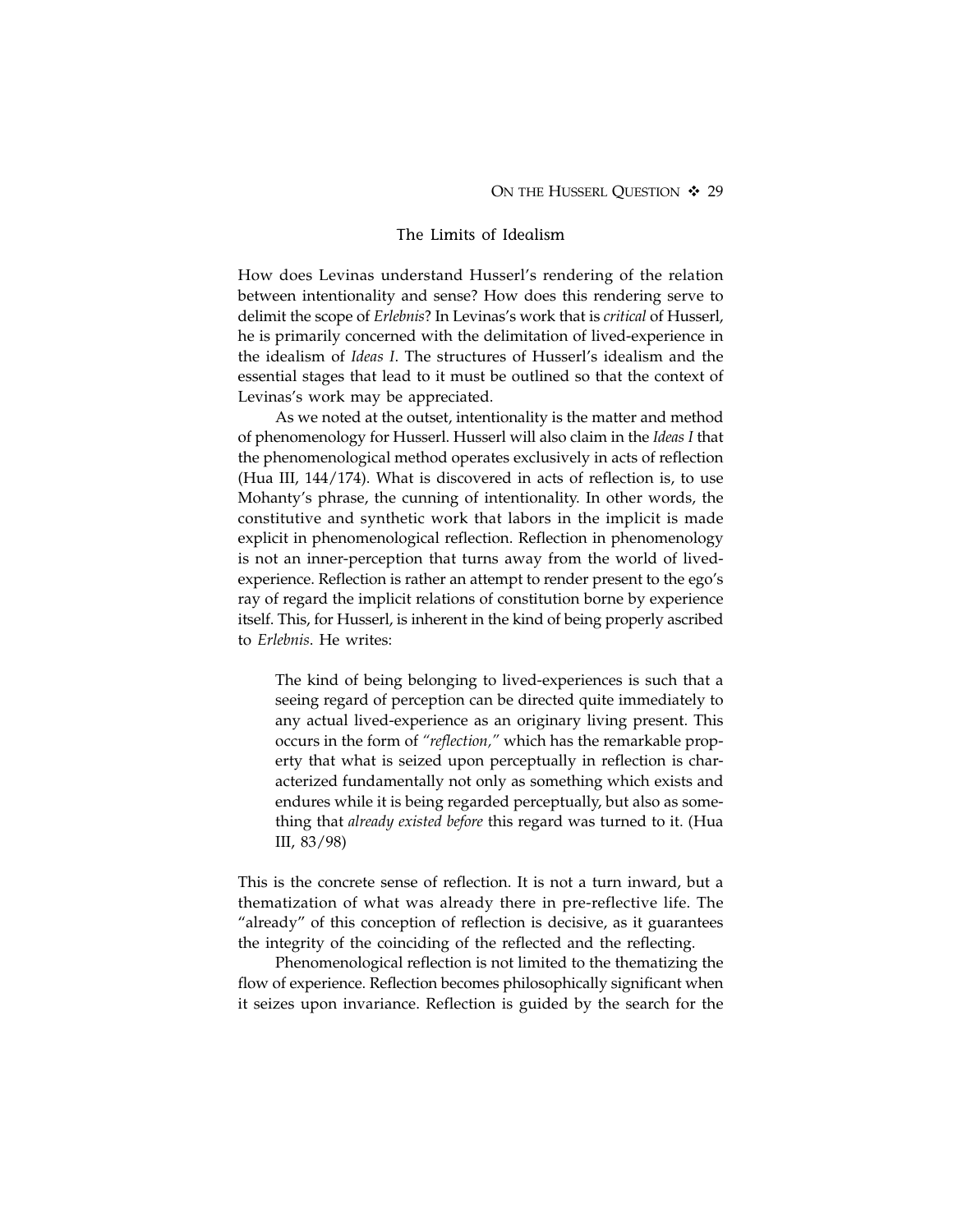Eidos. The methodological point of access to the reflective attitude is the phenomenological reduction and the *epoche*, both of which put out of play the question of the "what" of that which appears in favor of the question of the "how" of its appearing. In so doing, Husserl eliminates the subject-object problem of the moderns, conceiving instead the primordiality of an irreducible relation.<sup>10</sup> The how of appearing is seized upon according to its eidetic core. The elimination of the what of that which appears in the reduction gives phenomenology its descriptive (i.e., nonmetaphysical, nonspeculative) character. The invariant that composes the theme of reflection is the noematic core of what is signified in lived-experience. The noematic core performs a predelineating function vis-à-vis the "how" of the appearing of what appears. Husserl writes:

Perception, for example, has its noema, most basically its perceptual sense, i.e., the *perceived as perceived* . . . In every case the noematic correlate, which is called a "sense" here (in its extended signification) is to be taken *precisely* as it inheres "immanently" in the lived-experience of perception, of judging, of liking, and so forth; that is, just as it is offered to us when we *inquire purely into this lived-experience itself*. (Hua III, 182/214)

This is significant. To the extent that we understand the noema as an invariant found already there in lived-experience, the formal content of reflection may genuinely claim to be based on a deformalized, concrete instantiation of the form. Reflection is thus seizing upon the already there, where the content of the already there is conceived in its invariant and predelineating function. In reflection, the Eidos is lifted out of the concrete.

For static phenomenology, the noematic core of thematic reflection is the locus of the problem of constitution. Yet the noema is only rendered to a first level reflection. The first level of reflection manifests, among other things, a necessity for a second level reflection by way of the already implicit work of the second level in the first level. The noema points to a noesis, as the two are an irreducible correlation. Just as the first level of reflection reveals the noema as what constitutes the synthetic identity of what appears, the second level of reflection reveals the noema to be itself already constituted by the higher level noetic intentions. The noema is not self-sufficient. Noesis and noema belong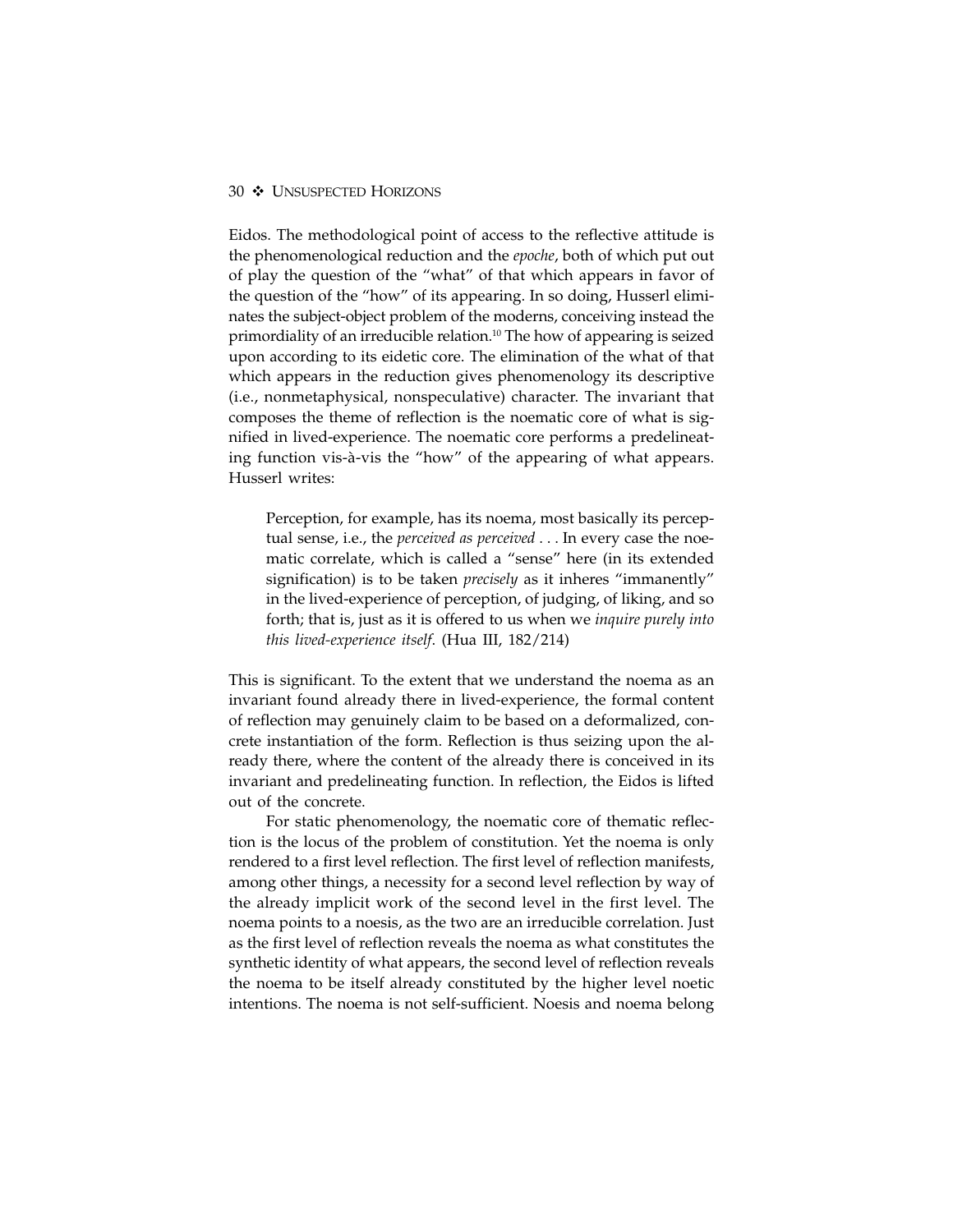together in a correlation bound by eidetic law (Hua III, 206/241). The noesis is composed of a multiplicity of "higher forms" that are constitutive of the simple unity of the noema (Hua III, 206–208/241–243). But, the noesis is not a reflective construction. Rather, the noesis is a "really inherent component part" of lived-experience (Hua III, 202/237) that "runs through" the noema and into the predelineated flow of *Erlebnis* (Hua III, 212/247). Further, the noetic intentions are themselves constituted. The reflective unfolding of the intentional complex first signaled in lived-experience finds its constitutive terminus in the transcendental ego. Husserl writes:

Every positing begins with a *point of initiation,* with a *positional point of origin* . . . This initiation belongs precisely to the positing as positing qua distinctive mode of original actionality. It is, perchance, like the *fiat,* like the initiating point of willing and acting . . . [E]very act of no matter what species can begin in the *mode of spontaneity pertaining, so to speak, to its creative beginning* in which the pure Ego makes its appearance as the subject of the spontaneity. (Hua III, 253/291)

The transcendentally pure ego is the singular pole of genesis—creative, original, and spontaneous.<sup>11</sup> By identifying genesis with a spontaneous ego, Husserl privileges the actional and the positional. Such privilege aims ultimately at making explicit the constituting function of the actional-positional in the presence of the subject to world.

On the basis of this reflective unfolding of the horizon of intentions already at work in the phenomenological point of departure, Husserl concludes that world-sense is constituted by the transcendental ego. Every intentionality is already noetic, and the noetic is always already caught in the creative productions of the transcendental ego. Husserl notes:

Owing to its noetic moments, every intentive lived-experience is precisely noetic; it is of its essence to include in itself something such as a "sense" (*Sinn)* and possibly a manifold of sense on the basis of this sense-bestowal *(Sinngebung)* and, in unity with that, to effect further productions which become "senseful" *(sinnvolle)* precisely by this sense-bestowal. Such noetic moments are, e.g., directions of the regard of the pure Ego to the objects "meant" by